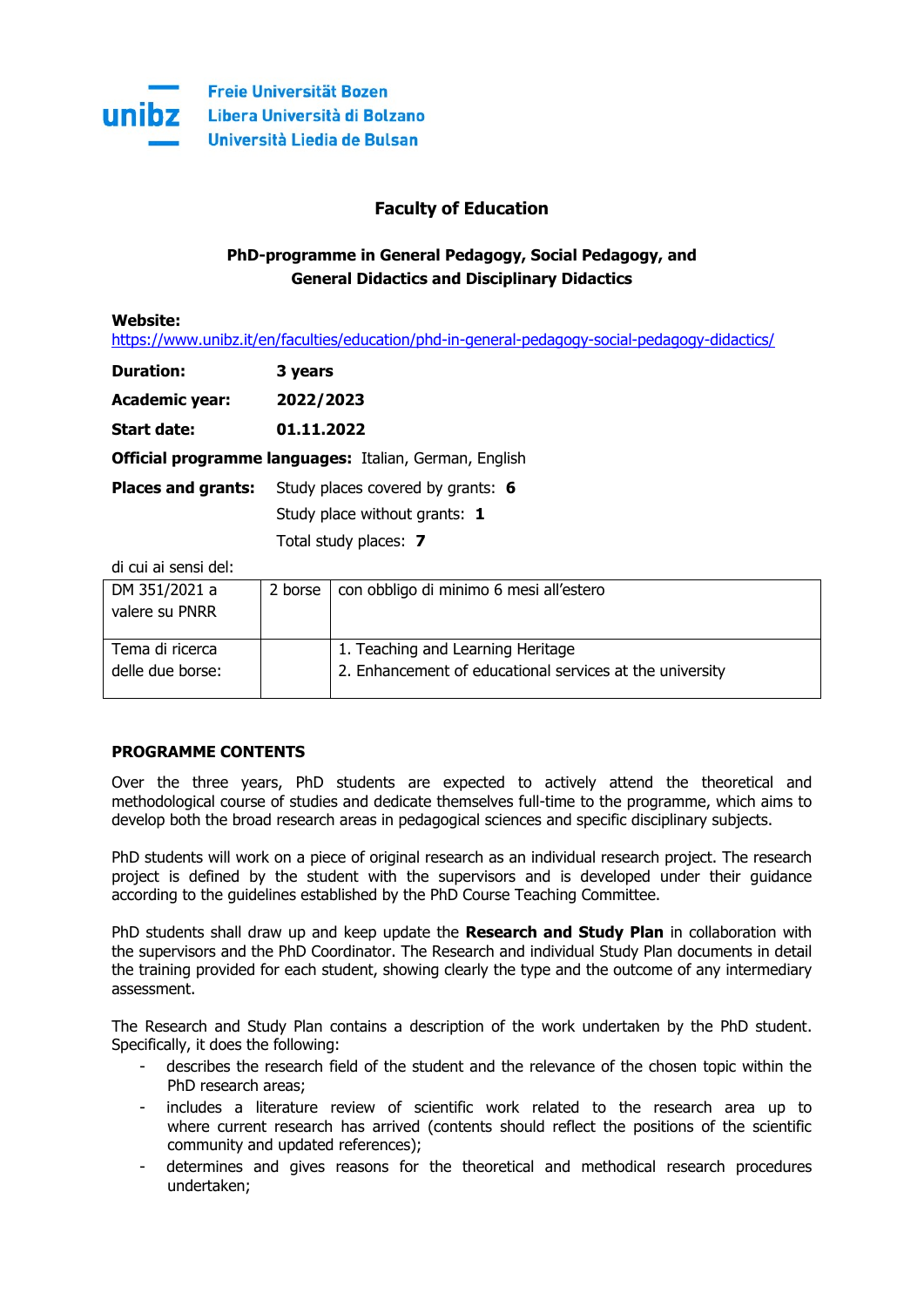- defines the research findings and their relevance for the broad scientific community and for the specific regional territory;
- justifies the choice of research methodology, the originality of the research design and the critical analysis carried out;
- outlines a plan for publications, presentations, papers, participation in national and international conferences and stays abroad.

**Research questions and research methodologies** are defined in accordance with the supervisors and in cooperation with the Coordinator and the Course Teaching Committee.

Over the three-year period, several **teaching activities** are offered: lectures, practical sessions and seminars that aim to develop and illustrate the programme' s subjects and research areas and to focus on the most recent findings in the Education and Didactics research sector.

Teaching activities mainly concern the philosophy of science, the epistemology of related disciplines, research methodology, actual questions and methods drawn from the international context.

The cycles of compulsory and optional classes, workshops and seminars (study plan) are decided by the PhD Course Committee at the beginning of the cycle.

PhD students regularly present and discuss their research progress in front of the members of the Course Committee. Periodical **reflection and presentation seminars** are organized in order to monitor and develop the skills of the students.

PhD students are also expected to participate in **scientific conferences** and present papers, in Italy and abroad, and to submit a **peer-reviewed contribution** in a journal or edited volume.

Over the three years, students are required to spend a **research period abroad, of at least 3 months**, in order to deepen the field of their project. This period can be divided into different stays (minimum 3 consecutive weeks).

| Methodological courses and seminars 1st study year - module                                                                                                                                                                           |       |
|---------------------------------------------------------------------------------------------------------------------------------------------------------------------------------------------------------------------------------------|-------|
| Introduction to the philosophy of science                                                                                                                                                                                             |       |
| Epistemology of Education                                                                                                                                                                                                             |       |
| Ethnography                                                                                                                                                                                                                           |       |
| Statistics for Education and Social Science and SPSS Lab. I                                                                                                                                                                           |       |
| Research methodologies: qualitative and quantitative methods                                                                                                                                                                          |       |
| Multivariate data analysis: quantitative and qualitative data and SPSS Lab. II                                                                                                                                                        |       |
| Coaching I                                                                                                                                                                                                                            |       |
| Academic writing in English                                                                                                                                                                                                           |       |
| Information literacy                                                                                                                                                                                                                  |       |
| Draft of the own research paper                                                                                                                                                                                                       | 7 CP  |
| (state of art, research question, methodology)                                                                                                                                                                                        |       |
| First performance review (1st study year)                                                                                                                                                                                             | 6 CP  |
| Cycle of seminars 1.st study year                                                                                                                                                                                                     | 3 CP  |
| Participation in a language course (recommended in the language with the lowest<br>level) or language certificate attesting proficiency in the third language according to<br>the table of the unibz recognized language certificates | 2 CP  |
| Second performance review (for admission to the following study year):<br>Presentation and discussion in front of the Teaching Committee and written report of<br>the research activities (1st study year)                            | 10 CP |

## **STUDY PLAN**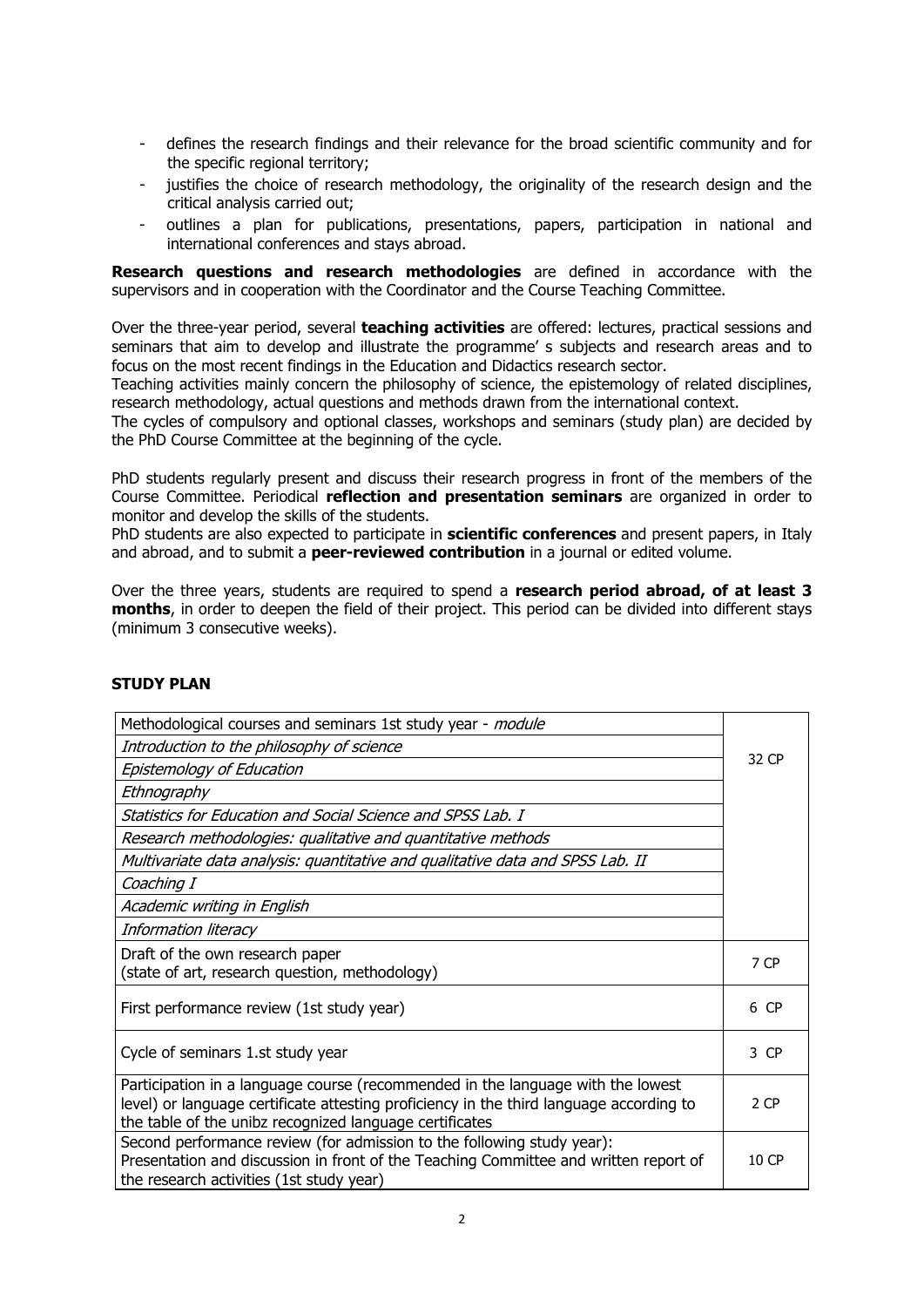| Methodological courses and seminars 2nd study year: Coaching II                                                                                                                                                                                                                                 |       |
|-------------------------------------------------------------------------------------------------------------------------------------------------------------------------------------------------------------------------------------------------------------------------------------------------|-------|
| First performance review (2nd study year)                                                                                                                                                                                                                                                       |       |
| Research stay abroad -university or research centre                                                                                                                                                                                                                                             |       |
| International conference research paper                                                                                                                                                                                                                                                         |       |
| Participation in a language course (recommended in the language with the lowest<br>level) or language certificate attesting proficiency in the third language according to<br>the table of the unibz recognized language certificates                                                           | 2 CP  |
| Optional activity<br>(Academic English course for PhD students of the Language Centre unibz, Summer<br>School, documented participation in a course meaningfully related to research of at<br>least 20 hours, documented research stay of at least 3 weeks in Italian research<br>institutions) | 2 CP  |
| Second performance review (for admission to the following study year):<br>Presentation and discussion in front of the Teaching Committee and written report of<br>the research activities (2nd study year)                                                                                      | 15 CP |
| Methodological courses and seminars 3rd study year: Coaching III                                                                                                                                                                                                                                | 1 CP  |
| First performance review (3rd study year)                                                                                                                                                                                                                                                       |       |
| Contribution for a peer-reviewed journal or volume                                                                                                                                                                                                                                              |       |
| "Final examination:<br>Doctoral dissertation (monograph) and public defense of the dissertation"                                                                                                                                                                                                |       |

## **RESEARCH AREAS**

The PhD programme is divided into three distinct branches of study and research: General Pedagogy, General Didactics and Disciplinary Didactics, as well as Social Pedagogy.

The three programmes share core training on the epistemology of research and on qualitative and quantitative research methodologies.

"Educational development projects and processes" main research areas include:

- development and learning in childhood (history of educational institutions, pedagogicaldidactic methodologies, methods and theories; early education in the context of lifelong learning; personal, emotional and social skills development, soft and life skills);
- quality and effectiveness of school services and pedagogical-didactic innovations;
- individual and linguistic-cultural diversity and inclusion (personal characteristics, gender training, deficit/talents);
- lifelong learning (lifelong, lifewide, lifedeep learning; inter-generational relationships).

"Training areas, disciplines and their didactics in nursery and primary school" main research areas include:

- language, media, "language L1" and "L2, L3 Language" in multilingual contexts;
- the world's knowledge, mathematics, science, technology, environment;
- aesthetics, art and culture; music, dance and vocals; movement and physical education;
- The self and the other. Society and democracy; history and geography.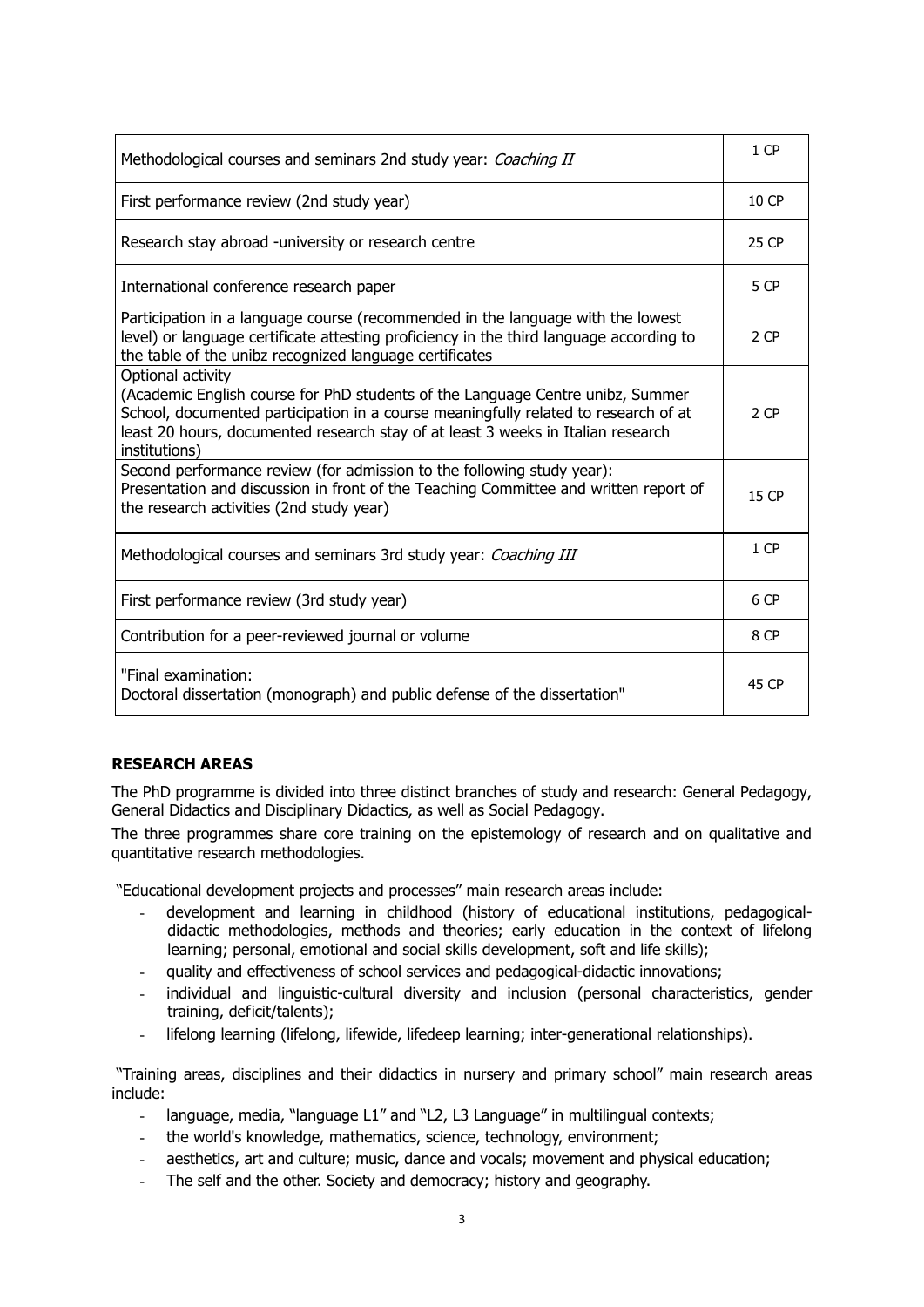"Social Pedagogy" main research areas include:

- participatory research and methods for the development of democratic processes in social and socio-educational services;
- development of social organizations, care and educational quality;
- community development
- migration and interculturality;
- independent living and social relations in advanced age.

## **ADMISSION REQUIREMENTS AND PROCEDURES**

#### **Requirements:**

All Master and all degrees from the old Italian system with **final mark/grade of minimum 100/110** Italian system. (laurea specialistica/laurea magistrale, see also article 2 of the public competition announcement).

Prerequisites for admission to the PhD-programme are related to having acquired an appropriate educational, and/or cultural, and/or professional background in the field of General Pedagogy, of Social Pedagogy and Social Sciences, or of General Didactics and Disciplinary Didactics.

**Language requirements:** All candidates have to be proficient in at least two of the three languages of the programme: Italian, German, English.

Language certification **at B2 level (CEFR) in two of the three languages of the PhD programme (Italian, German, English)** is a prerequisite for participating in the selection process according to the table of the unibz recognized language certificates: [https://www.unibz.it/assets/Documents/Languages/unibz-recognised-language-certificates-2019-](https://www.unibz.it/assets/Documents/Languages/unibz-recognised-language-certificates-2019-2020.pdf) [2020.pdf](https://www.unibz.it/assets/Documents/Languages/unibz-recognised-language-certificates-2019-2020.pdf)

Knowledge of the language may also be demonstrated by qualifications (secondary school/bachelor/master) related to a programme held entirely in the language to certificate. In this case, Italian and EU candidates must declare this on the pre-enrolment portal, both in the section related to the general application and in the one related to the language certificates. Also non-EU citizens must upload a copy of their diploma and any additional documentation indicating the language of instruction related to the foreign qualification in both sections. Candidates demonstrate their language proficiency in the application portal (in the section "upload language certificates") after they have created an application in the section "create/manage applications".

Applicants, who are not able to certify the language level with a certificate referred to in the previous paragraph, can take the language exams offered by the Language Centre at unibz, (in order to meet the minimum language requirements for admission to the degree course you are interested in), information at the link: <https://www.unibz.it/en/services/language-centre/study-in-three-languages/> Candidates without the certification of language proficiency are excluded from the admission procedure.

## **Admission procedure and evaluation criteria for examinations:**

Admission is based on the successful outcome of the selection procedure. The selection procedure consists of the assessment of a research project, which applicants upload to the application portal, and a personal interview.

Those candidates whose project receives a minimum score of 40/60 points will be admitted to the oral examination.

The research project to be submitted/uploaded to the portal contains the following information at the top of the first page:

- a) the main research area, classified among the 3 research branches mentioned above,
- b) the title, which is coherent with one of the above-mentioned research topics (see page 3).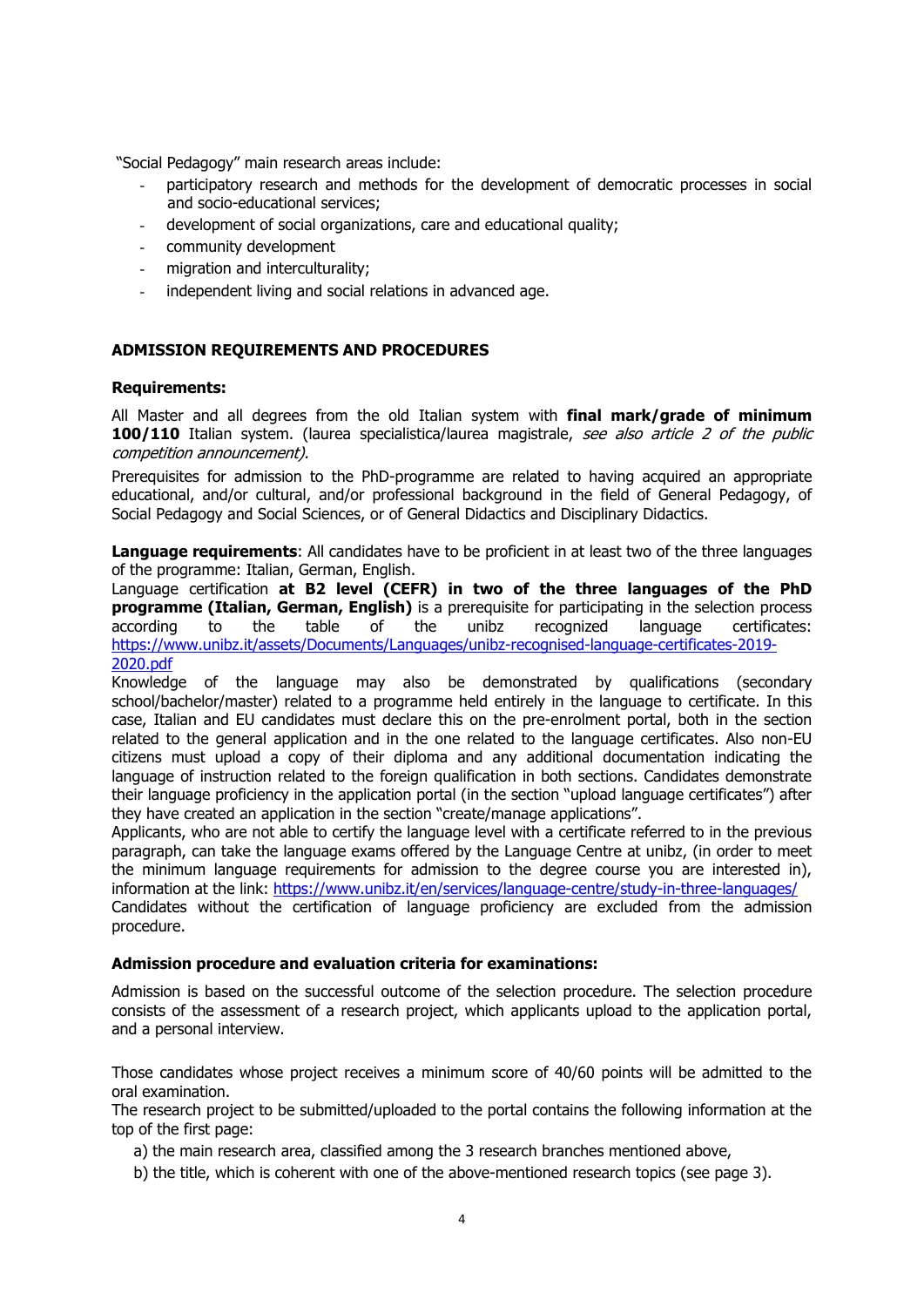The research project can be completed in Italian, German or English, according to the free choice of the applicant.

Evaluation criteria for the research project:

- Formal register and terminological accuracy;
- Task completed according to the title indicated, which is coherent with the research topics of the doctoral programme;
- Clear and logical argumentative structure;
- Demonstrated knowledge of scientific debates in the field;
- Originality of the proposed research project;
- Clear methodological approach for the proposed research project.

The evaluation criteria of the oral test take into consideration the following criteria:

- The quality of discussion on the subject of the research project submitted, on issues of general culture, and on personal research interests;
- The ability to present an argument for one's own research project with reference to the theoretical and methodological assumptions of the research field;

To be successful in the interview, candidates must receive a minimum mark of 40/60.

At the end of the exam period, the Admission Board will draw up a rank list of candidates (see article 6 of the public competition announcement, general Call).

#### Composition of the Admission Board:

Prof. Giulia Cavrini *chair*, Prof. Demis Basso, Prof. Annemarie Augschöll; Substitute members: Prof. Beate Weyland, Prof. Monica Parricchi, Prof. Elisabeth Tauber.

| <b>Oral exam</b> (meeting via MS Teams) |                                   |  |
|-----------------------------------------|-----------------------------------|--|
| Date and time:                          | 13 - 14 July 2022, from 9.00 a.m. |  |

## **APPLICATION:**

The following documents are required **for the application** to the doctoral programme (see article 3 of the public competition announcement):

- **Degree certificate/exam transcript** with an indication of the **final mark/grade obtained (minimum 100/110):**

in case of Italian university qualifications, the certification MUST be substituted by a **selfdeclaration** or by the Diploma Supplement.

**Language certification** at **B2 level** (CEFR) attesting proficiency in two of the official languages of the programme – **Italian, German, English** – according to the table of the unibz recognized language certificates: [https://www.unibz.it/assets/Documents/Languages/unibz-recognised](https://www.unibz.it/assets/Documents/Languages/unibz-recognised-language-certificates-2019-2020.pdf)[language-certificates-2019-2020.pdf](https://www.unibz.it/assets/Documents/Languages/unibz-recognised-language-certificates-2019-2020.pdf)

(in the case of Italian public institutions, the certificates MUST be replaced by a self-declaration).

## - **Curriculum vitae** containing:

- a) a list of research experience;
- b) if available, a list of publications with the respective online links.